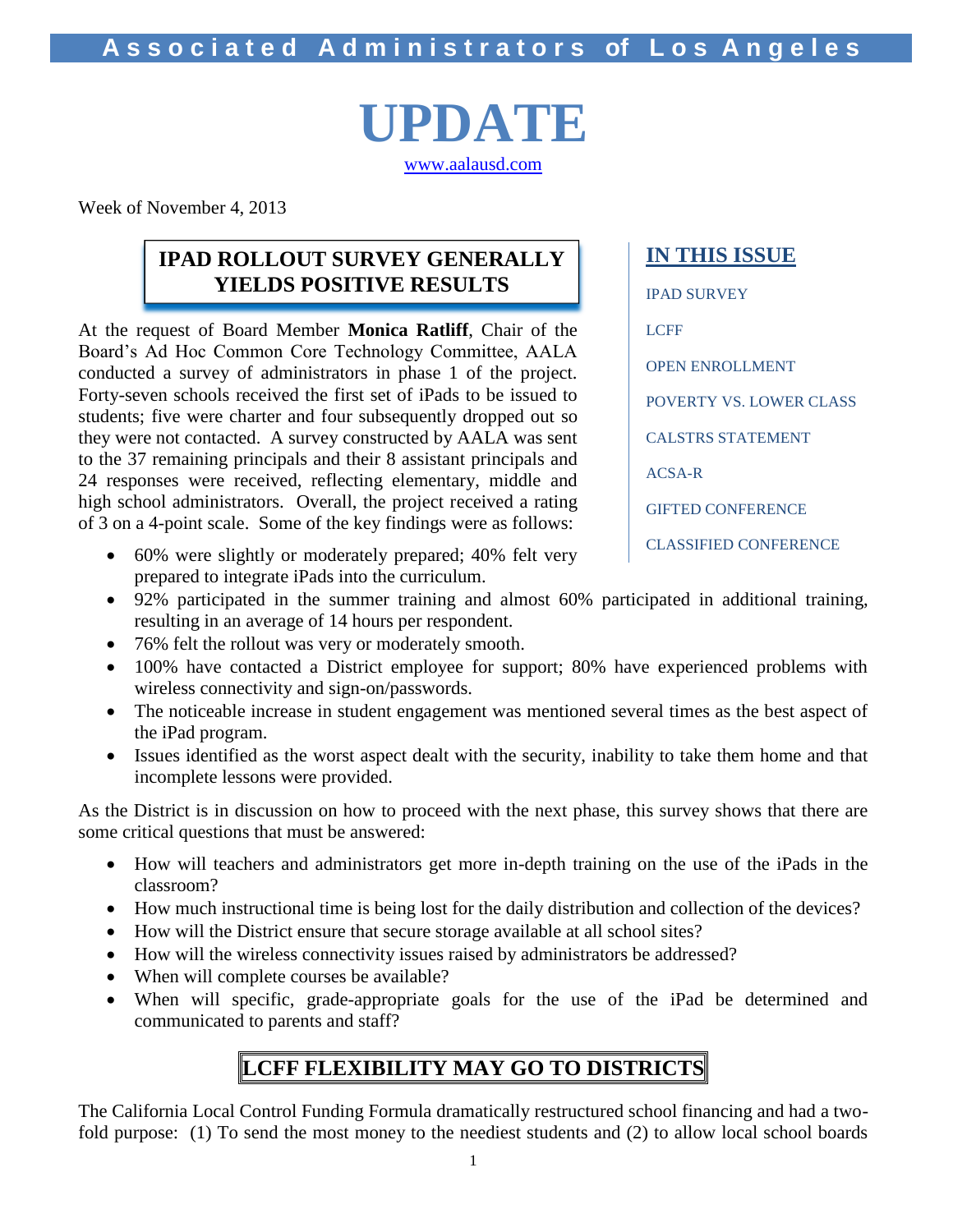### *LCFF (Cont.)*

some autonomy in deciding how that money should be spent. The California Board of Education was charged with developing guidelines for the expenditure of funds generated by the LCFF—specifically those targeted to increase or improve services for the educationally disadvantaged (English learners, lowincome and foster youth). Civil rights and community groups have lobbied the Board, as well as **Governor Brown** and **Superintendent Torlakson**, for strict regulations over the use of the money. A coalition of twenty-eight groups—including, AMAE, MALDEF, ACLU, CABE and CFT—wants the Board to be prescriptive in building the regulations. However, Governor Brown and school district officials and organizations feel that local LEAs are best equipped and should have flexibility to decide how to increase or improve services to the targeted students. Groups that oppose giving districts such flexibility want to ensure that they don't just do more of the same thing, but actually expand their core programs.

The flexibility issue has to be decided by the California State Board of Education in the next few weeks as the regulations for the LCFF money must be ready by the end of January 2014. The Board will meet on November 6 – 7 to go over reports from the CDE that address this issue. Preliminary documents from the meeting indicate that local control may be the winning format with districts given ideas on how to demonstrate that they are providing more to students. Some of those ideas are:

- Extend learning time through summer school, intersession and before- or after-school programs.
- Increase learning options by adding specialized programs or staff, such as intervention, aides, reducing class size, increasing access to technology.
- Improve learning support by providing more professional development.

# **LCFF REQUIRES SCHOOLS TO SUBMIT MORE INFORMATION**

*AALA thanks Rick Boull't, Chief Operating Officer, for providing this information to clarify the District's recent request for more data from Provision 2 schools.*

The California Department of Education's (CDE) new Local Control Funding Formula (LCFF) method requires LAUSD to verify and submit to the State every student's eligibility for the USDA Free and Reduced Price Meal (FRPM) Program. The CDE will use the information submitted by LAUSD to determine the District's current and future funding allocations.

For many schools, the District will use the data contained in FRPM applications submitted earlier this year to meet the new LCFF requirement. However, nearly 400 LAUSD schools are identified as having nonbase year Provision 2 status which allows all students within those schools to participate in the meal program without submission of an annual meal application. For these schools, LAUSD has developed an alternative eligibility collection process to obtain the required information needed to meet the new LCFF requirements.

An e-mail correspondence from **Superintendent Deasy** regarding the new LCFF eligibility collection process for nonbase Provision 2 schools was sent to all affected schools on Tuesday, October 29. The correspondence also included parent letter templates in English and Spanish for schools to distribute along with the alternative household income forms. The alternative household income forms will be delivered to all schools on Friday, November 1. The forms will be prepopulated with student information and sorted by classroom for elementary students and by second period for secondary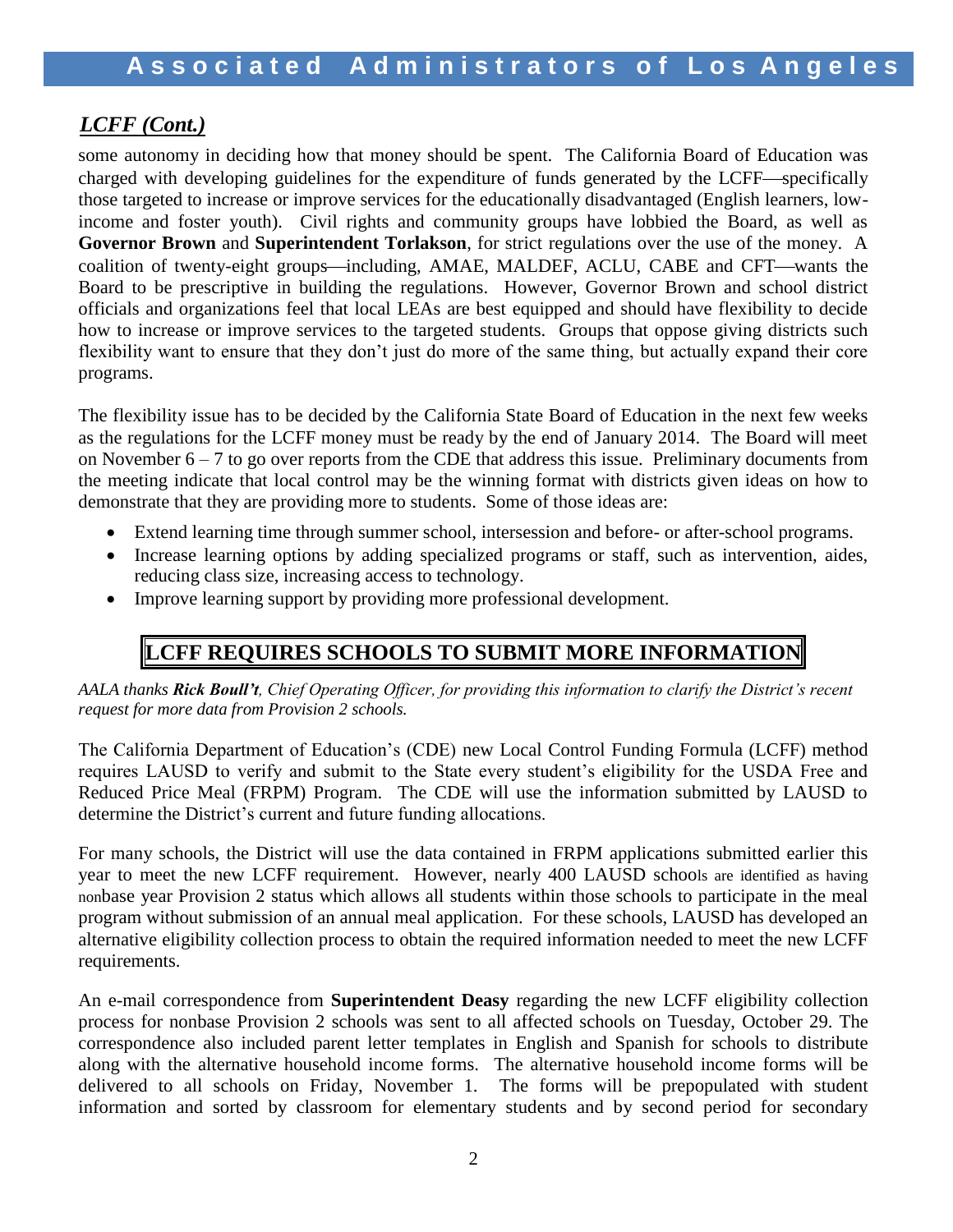### *MEAL PROGRAM (Cont.)*

#### students. **Schools must submit all completed forms via their cafeteria manager to the District by Friday, December 6, 2013.**

It is vital that the District collect and submit this important data so schools can receive funding allocations that are based on an accurate account of students and their needs. If you have any questions regarding the LCFF alternative eligibility collection process, please contact the Office of the COO at 213.241.4133. For questions regarding LCFF, please contact the Office of Budget Services and Financial Planning at 213.241.1324.

### **CALSTRS STATEMENT ON PROPOSED INITIATIVE TO REDUCE PENSIONS**

Last month we brought you information about an initiative which may be on the November 2014 ballot that will seriously impact the pensions of millions of current and future employees in the California public sector. CalPERS immediately issued a statement clarifying the system's official position which we published. Below is a statement issued by CalSTRS's Chief Executive Officer **Jack Ehnes**:

*This initiative, which raises legal concerns that CalSTRS currently is exploring, threatens the retirement security of existing and future educators, who have provided many years of service to California's students.*

*California's educators are overwhelmingly women, do not participate in Social Security, retire on average around age 62, generally do not receive employer-funded health care benefits after age 65, and earn a retirement income that replaces only about 56 percent of their salary. Any further reduction in the already modest benefits of educators significantly jeopardizes decades of hard-earned retirement income California's teachers have come to depend upon.* 

*The contributions paid by CalSTRS members, employers and the State are sufficient to cover the ongoing costs of the benefit program. Instead, CalSTRS most pressing issue stems largely from the worst economic downturn since the Great Depression and remains unresolved. Legislative action to address the CalSTRS \$70 billion unfunded liability is still the most fiscally responsible approach needed to uphold the state's promise to California's educators. On behalf of CalSTRS, I would like to express profound disappointment that the proponents of the initiative distort this issue to increase uncertainty for public servants about their retirement future.*

# **AN OPPORTUNITY FOR RETIREES**

Once an educator, always an educator! Still have a passion to work in education? Are you interested in earning extra income while still keeping a flexible schedule? If so, this is your calling card for an amazing opportunity! Academic Advantage Online, an innovative e-learning provider, is looking for retired school and district administrators to provide opportunities for the company to collaborate with schools. The company provides online, Advanced Placement and credit recovery courses to students as well as professional development for educators.

Interested? E-mail your resume and information to [info@onlineacademicadvantage.com.](mailto:info@onlineacademicadvantage.com) For more information, check out our website at [www.onlineacademicadvantage.com](http://www.onlineacademicadvantage.com/) or call 855.353.2766.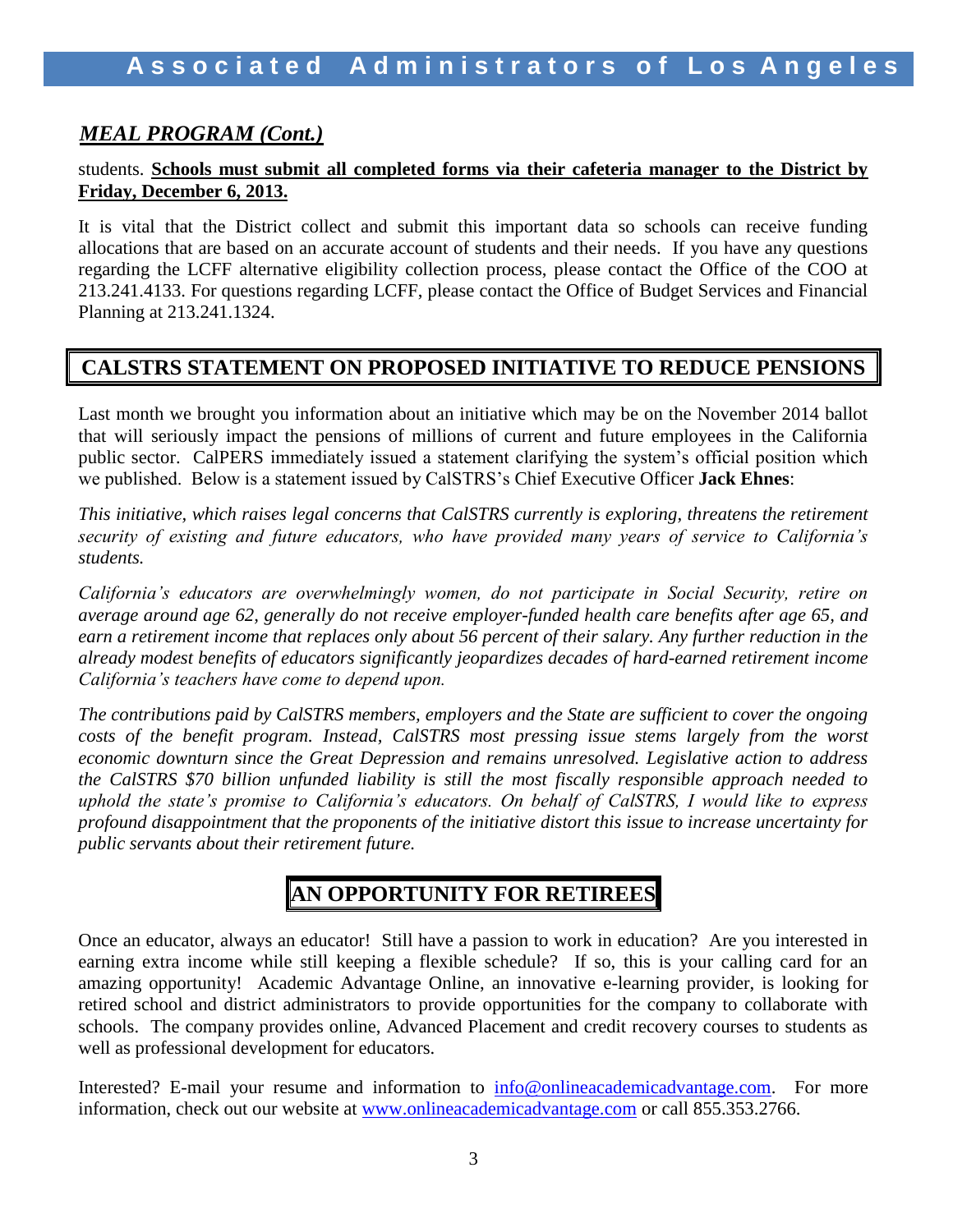# **HEALTH BENEFITS FAQ**

#### *TOPIC: OPEN ENROLLMENT TIPS*

By now, most of you have received your Open Enrollment packet. The clock for making your selections starts ticking on Friday, November 1, 2013, and continues until 11:59 p.m. on Sunday, November 24, 2013.

#### **What's in the packet?**

- *Cover Letter* This letter provides general information about Open Enrollment, as well as important information regarding the District's Dependent Audit, provider selections if you change plans and other information based on your active or retiree status.
- *Election Form/Worksheet showing your 2013 benefit plan elections –* This worksheet lists your current medical, dental, vision plans and FSA, if applicable. It then lists options available for 2014 and eligibility requirements.
- FSA Cover Letter and FSA only Election Form/Worksheet Sent to active employees only, these two documents address flexible spending accounts which must be elected each year.
- *Dependent Cancellation Form* You can remove ineligible dependents by completing this form and sending it to Benefits Administration.
- 2014 Enrollment Guide Active employees receive a foldout guide; retirees receive a booklet. Both guides contain side-by-side comparison charts of all plans and other information about other benefits.

**How do I keep my current medical, dental and vision plans?** You don't need to take any action. If you are an active employee, remember that FSAs do not carryover and must be reelected each year.

**How do I access the Open Enrollment portal?** Go to [http://benefits.lausd.net](http://benefits.lausd.net/) and follow the directions on the website.

**Do I have to reelect to continue my FSA?** Yes, you must make a new election and specify the amount of your annual contribution. The maximum contribution for a Healthcare FSA is \$2,500 and \$5,000 for a Dependent Care FSA. The minimum for each of the FSA accounts is \$120 per year.

What if I don't have computer access? Call the automated telephone enrollment system at 800.527.1482.

**How do I verify my elections?** Print out a copy of your election(s) each time you make a change from the online Open Enrollment site. If you don't have computer access, you can request help from a family member or friend who does have access.

**What do I do to keep my Opt-Out/Cash-Back Plan?** You don't have to do anything. This plan continues from year to year until you opt back in during Open Enrollment or lose your eligibility due to retirement or separation from the District.

**How do I select a provider for a new plan election?** Check your cover letter to see which plans require you to select a doctor, medical group or dentist and how to make selections.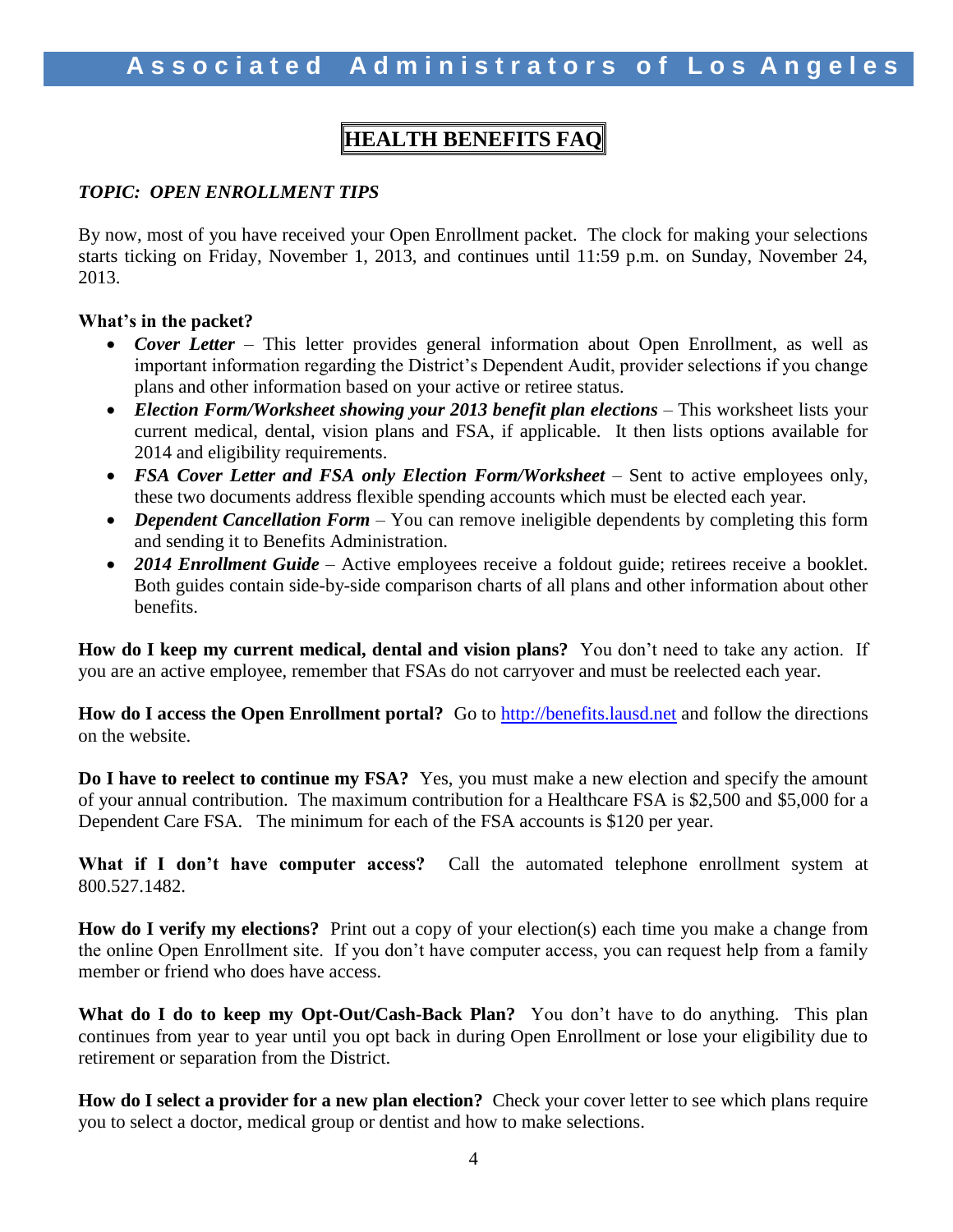### **THOUGHTS ON POVERTY VS. LOWER CLASS AS A CAUSAL FACTOR OF LOW ACHIEVEMENT**

Public discourse over the last few years has been full of news articles and research studies pointing to the link between poverty and low achievement. Its impact has been clear as the U.S. now leads most developed countries in the number of children living in poverty. Educators and others in public service have long urged policymakers to pass legislation that will eradicate childhood poverty in order to improve social mobility and past issues of *Update* have addressed this as the true civil rights issue of our time. However, even though we, as a country, tend to be averse to acknowledging the concept of social class, the reality is that unrestricted social mobility is a myth, especially with the decline of the middle class. We have loosely used poverty (parental income) as a synonym for social class, when, in reality, these terms are not fully interchangeable. In order to cling to the American dream and the mantra of being able to pull oneself up by the bootstraps, we denote poverty as the demon and ignore the effect social class has on high achievement.

If we explore this a little more closely, we see that poverty in public education is loosely defined by eligibility to receive subsidized lunches, but this, by and of itself, does not impede learning. There have been studies which have shown that schools with a high percentage of students at the poverty level can still reflect high achievement. Yet, upon delving a little deeper, we find that a common quality in many of these schools is a high level of parental education. In fact, in one high-achieving, low-income school heralded in Massachusetts, it was found that most of the children had parents who were graduate students at Harvard or MIT living on stipends that made them eligible for the federal lunch program.

In addition to parental income, there are other characteristics that are prevalent in the lower social class strata which affect the ability to learn. Included are poorer health, more racial isolation, less stable housing, lower educational attainment, more exposure to crime, earlier childbearing, less access to quality early childhood experiences, fewer enrichment opportunities, less stable employment and more exposure to pollutants and toxins in the environment. The social class of the neighborhood not only influences how students are able to be resilient, but also the type of peer groups that they have access to on a daily basis. Sociologists used to define lower class by the occupation of the breadwinner's (usually the father) occupation—blue collar vs. white collar. That is no longer the case due to the increasing income gap, the disappearing middle class and increasingly unequal society. The income achievement gap exists; but it is exacerbated by the elements that define the lower social class.

Adding in social class may better explain why once income is removed from the equation, many children of color still have lower achievement rates. Black and Latino children who are living in high-poverty neighborhoods are generally from families that have been doing so for years. Black and Latino poverty is multigenerational; white poverty tends to be episodic, based on the economic status of the country as a whole. Living in a poverty-afflicted community for generations makes it much more difficult to escape, even when the opportunity may present itself.

While we do need to create living wage jobs to eliminate poverty, we must also address the other mutual reinforcing components of lower social strata and improve access to early childhood education, reduce teen childbearing, support parental education and improve public social services. We need an economy that supports a healthy middle class and provides opportunities for the poor, as well as, schools and communities in which all children get the basic needs that the wealthiest and best-educated families provide for theirs.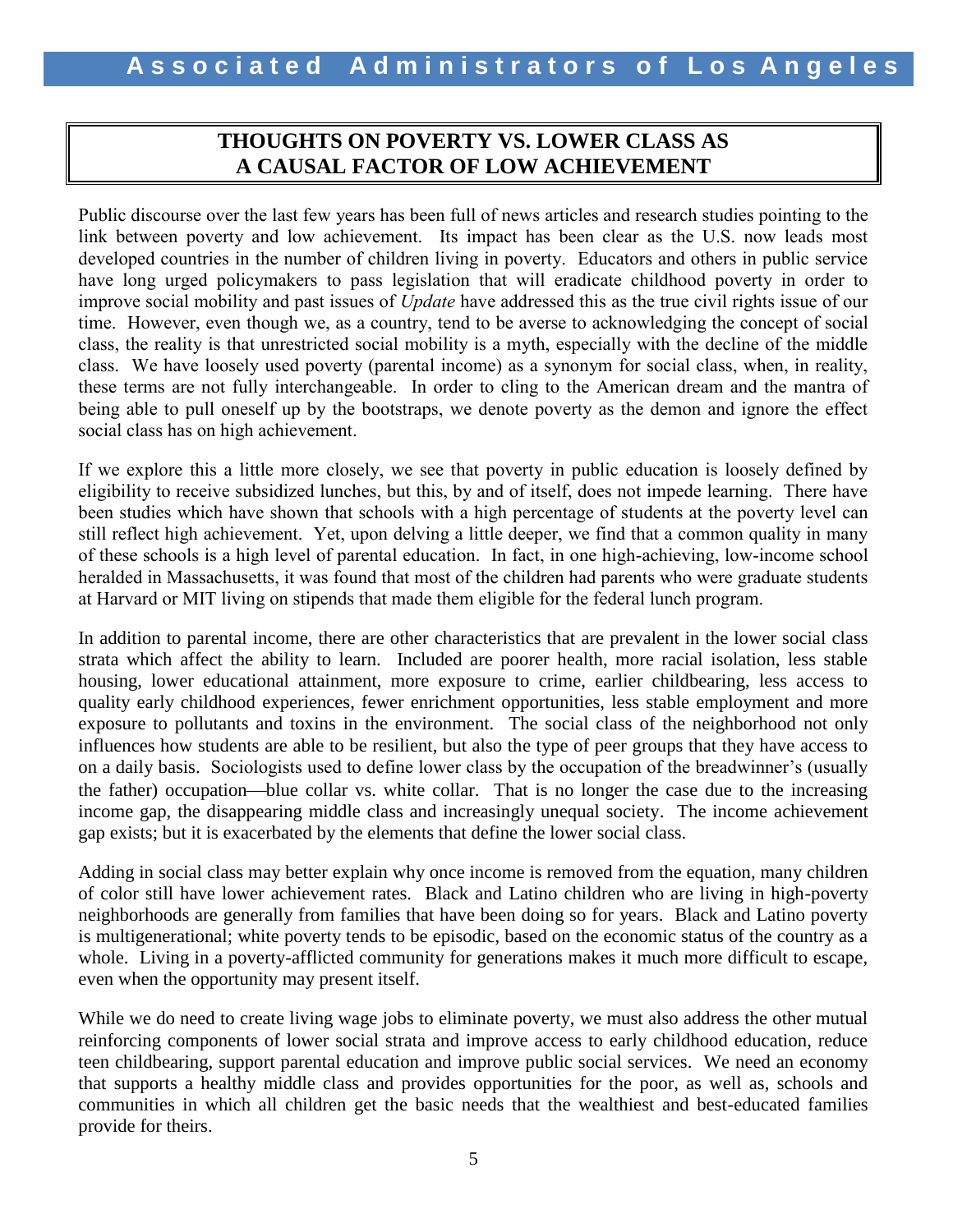| <b>EVENT</b>                                            | <b>DATE</b>               | <b>CONTACT</b>                          |
|---------------------------------------------------------|---------------------------|-----------------------------------------|
| <b>AALA</b> Executive Board Meeting at                  | November 4, 2013          | Gema Pivaral, 213.484.2226 or           |
| <b>AALA Offices</b>                                     | $4:30$ p.m.               | $g$ pivaral@aala.us                     |
| <b>SEPO</b> Meeting at Beaudry, 17 <sup>th</sup> Floor, | November 6, 2013          | Christina Cisneros, 213.749.8310        |
| Room 105                                                | $1:00$ p.m.               | or cmc0506@lausd.net                    |
| <b>SHSPO/MSPO</b> Meeting at Pickwick                   | November 6, 2013          | Ed Trimis, etrimis@lausd.net            |
| Gardens                                                 | 8:00 a.m.                 | Deborah Acosta, dacosta@lausd.net       |
| <b>AAPA</b> Bring Your Boss to Dinner at                | November 6, 2013          | Donna Hirota,                           |
| Golden Dragon Restaurant                                | 5:00 p.m.                 | dnh8944@lausd.net                       |
| <b>ACSA</b> Leadership Summit in San Jose               | November $6 - 9$ , 2013   | Dr. Victor Gonzalez,                    |
|                                                         |                           | victor.gonzalez@lausd.net               |
| <b>SHSOPO</b> Meeting at Bernstein HS                   | November 7, 2013          | <b>Jason Garrison</b> , 818.345.0203 or |
|                                                         | 8:00 a.m.                 | jason.garrison@lausd.net                |
| <b>CalSTRS</b> Pre-Retirement Workshop at               | November 7, 2013          | Maria Voigt, 213.241.6365               |
| Woodcrest ES (Auditorium)                               | 4:00 p.m. $-5:30$ p.m.    |                                         |
| <b>EPO</b> Meeting at Pickwick Gardens                  | November 8, 2013          | Ron Tanimura, 310.547.2471 or           |
|                                                         | 8:00 a.m.                 | rht0055@lausd.net                       |
| <b>EAPO</b> Meeting at Pickwick Gardens                 | November 8, 2013          | Dr. Sylvester Harris, 323.264.6953      |
|                                                         | $1:00$ p.m.               | sylvester.harris@lausd.net              |
| <b>Veterans Day</b>                                     | November 11, 2013         |                                         |
| <b>Beyond the Bell Golf Classic at</b>                  | November 11, 2013         | Dennis Stecchi or Wendy Cowen,          |
| <b>Angeles National Golf Club</b>                       |                           | 213.241.7900                            |
| <b>ASPO</b> Meeting at Beaudry, 18 <sup>th</sup> Floor, | November 13, 2013         | <b>Juan Urdiales</b> , 323.826.2400 or  |
| Room 124                                                | 8:00 a.m.                 | jurdiale@lausd.net                      |
| <b>CalSTRS</b> Pre-Retirement Workshop at               | November 13, 2013         | Maria Voigt, 213.241.6365               |
| Manhattan Place ES (Auditorium)                         | 4:00 p.m. $-5:30$ p.m.    |                                         |
| <b>APSCO</b> Meeting at Crenshaw HS                     | November 14, 2013         | Dr. Lilia Postell, 818.678.5112 or      |
|                                                         | 7:30 a.m.                 | Imp9321@lausd.net                       |
| LAUSD 5K "Move It!" Challenge at                        | November 16, 2013         | http://moveit.lausd.net                 |
| Dodger Stadium                                          | 8:30 a.m.                 |                                         |
| <b>AMAE</b> State Conference at Carson                  | November $16, 2013$       | 424.261.2623 or                         |
| <b>Community Center</b>                                 | 9:00 a.m. $-4:00$ p.m.    | ExecutiveDirector@amae.org              |
| <b>AJE</b> Presents "A Day at the Autry                 | November 17, 2013         | <b>Maralyn Soifer, 818.903.6640</b>     |
| National Center"                                        | $10:00$ a.m. $-3:00$ p.m. |                                         |
| <b>COBA</b> Meeting at the Crenshaw HS                  | November 20, 2013         | <b>Josephine Ruffin,</b>                |
| Library                                                 | 5:30 p.m.                 | josephineruffin@sbcglobal.net           |
| <b>ASAPO</b> Meeting at Friedman                        | November 22, 2013         | <b>Denise Becker</b> , 323.732.0153 or  |
| <b>Occupational Center</b>                              | 8:00 a.m.                 | dsb2186@lausd.net                       |
| <b>AALA Office Closed</b>                               | November $25 - 29$ , 2013 |                                         |
| Unassigned Days for B, D and E Basis                    | November $25 - 27$ , 2013 |                                         |
| Employees                                               |                           | Happy Thanksgivin                       |
| <b>Thanksgiving Holidays</b>                            | November $28 - 29$ , 2013 |                                         |

# **CALENDAR**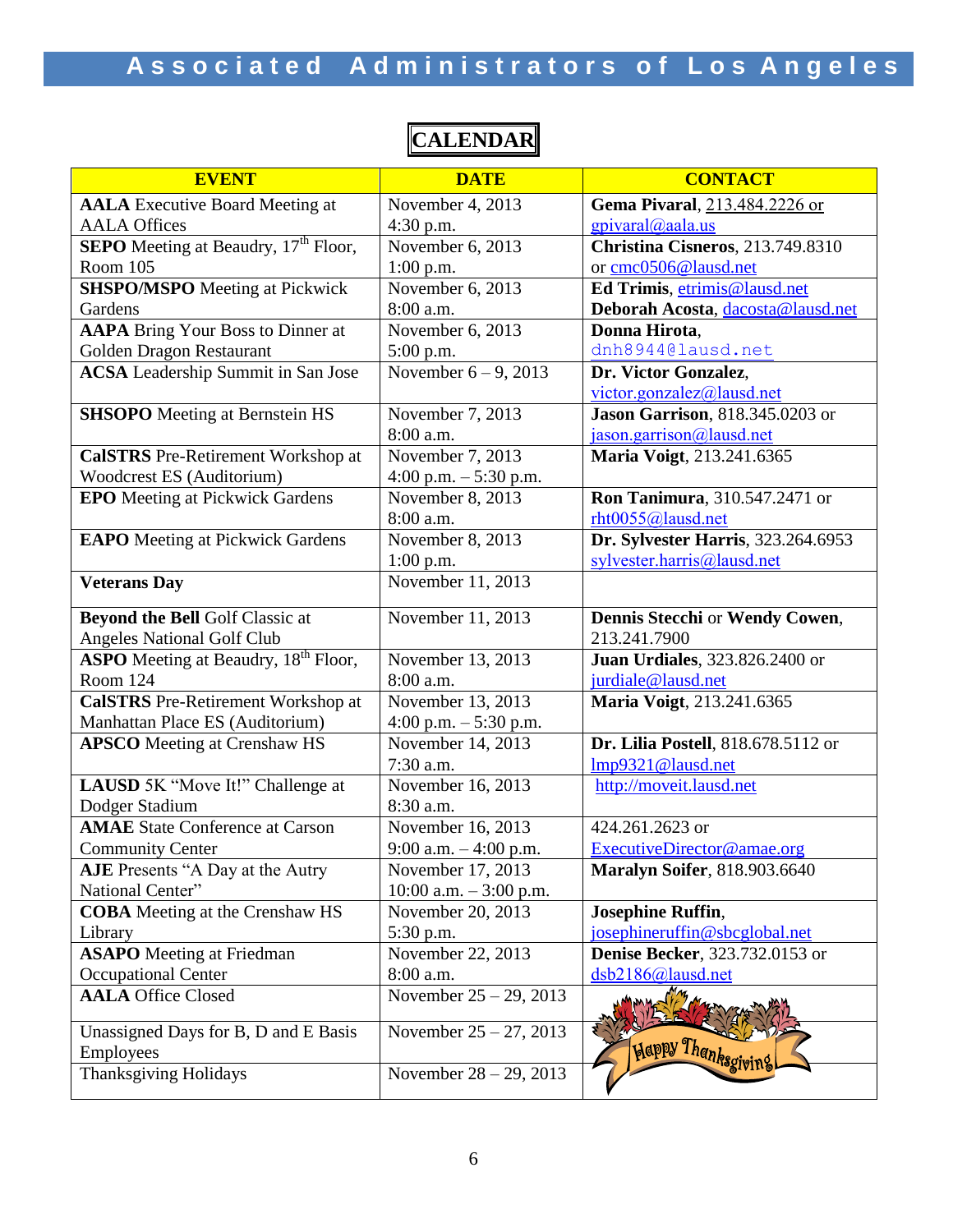# **SAVE THE DATES!**

**ACSA-R XVI—The annual Winter Luncheon will be held on Tuesday, December 3, 2013, at Taix** French Restaurant at 11:30 a.m. **Ed Derman**, CalSTRS Deputy Chief Executive Officer, is the guest speaker. More details to follow.

**GIFTED CONFERENCE**—The 40<sup>th</sup> Annual Conference on Gifted and Talented Education will be held on Saturday, December 21, 2013, at the Pasadena Convention Center. This year's theme is *Full S.T.E.A.M. Ahead* and the keynote speaker will be **Dr. Joseph Renzulli**, Distinguished Professor of Educational Psychology at the University of Connecticut and Director of the National Research Center on the Gifted and Talented. Registration is \$95 and is available online at [www.giftedchildrenla.org](http://www.giftedchildrenla.org/) through December 13, 2013. For more information, please contact **Dr. Debbie Dillard**, Coordinator of Gifted and Talented Education Programs, at 213.241.6500.

**CLASSIFIED EDUCATIONAL LEADERS—ACSA's Classified Educational Leaders Council is** sponsoring the annual CEL Institute at the Hilton Garden Inn in Emeryville, CA on February 27-28, 2014. For more information, please contact **Lori Allred** at 800.608.2272 or [lallred@acsa.org.](mailto:lallred@acsa.org)

# **IN MEMORIAM**

**RONALD BRUCE FELT—Former principal at Oxnard Street, Herrick Avenue and Granada** elementary schools and assistant principal at Griffith-Joyner Elementary School. Ronald retired from the District on July 30, 2004, and passed away on August 31, 2013. Donations in his memory may be made to the Woodland Hills Kiwanis Club, c/o **Dennis Sherman**, 22606 Valerio Street, West Hills, CA 91307, or the Taft High School Key Club.

**JAMES H. HAMPSON—Former assistant principal at Carnegie and Wilmington middle schools.** James retired from the District on April 5, 1985, and passed away on October 27, 2013. Private services were held. Donations in his memory may be made to the Glaucoma Research Foundation. To send the family messages and to share memories, please visit Rice Mortuary's website at [www.LAfuneral.com.](http://www.lafuneral.com/)

# **COMMON CORE TECHNOLOGY ACADEMY**

AVer Information, the leading manufacturer of wireless streaming cameras, interactive apps and tablet charge and sync carts, will be hosting a free Common Core Technology workshop on Saturday, December 7, 2013, from 10:00 a.m. – 4:00 p.m., at Mulholland Middle School. Administrators and teachers are invited to attend the workshop which will consist of training and presentations by top EdTech companies and innovators. For more information, please click [HERE.](http://www.aala.us/docs/2013/10/AVER_001.pdf)

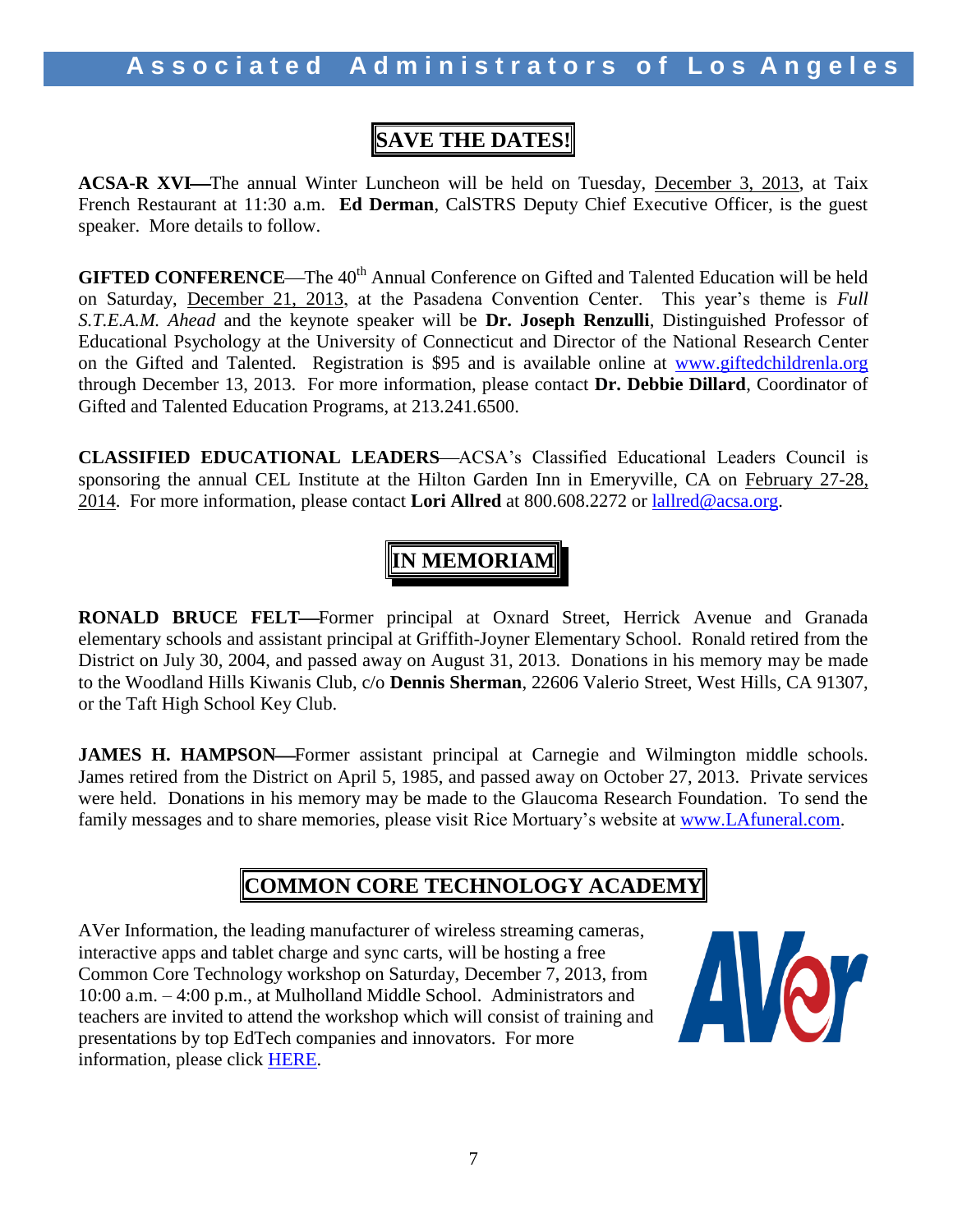# **AALA MEMBERS ARE INVITED**

**TEACHERS FINANCIAL SERVICES** is inviting AALA active and alumni members to a wine and cheese meet and greet on Thursday, November 14, 2013, from 5:00 p.m. – 7:00 p.m., at Taix French Restaurant, 1911 Sunset Blvd., Los Angeles. This is a great opportunity to see your colleagues and get educated. Please RSVP to [nili@teachersfs.com](mailto:nili@teachersfs.com) by Monday, November 4, 2013.

### **ED.D. IN EDUCATIONAL LEADERSHIP FOR SOCIAL JUSTICE**



**Advance your career with an Ed.D. in Educational Leadership for Social Justice from Loyola Marymount University's School of Education.** The **LMU Ed.D.** program prepares experienced educators with the tools, theories and experiences needed to transform school and community settings into more equitable and socially just environments for all learners. LMU's innovative 3-year program integrates theory with practice in a curriculum designed for working professionals. Attend an **information session** to learn more about LMU's Ed.D. program on **Thursday, Nov. 14**, from 6 – 8 p.m. at LMU. Please RSVP at [http://soe.lmu.edu/doctoral.](http://soe.lmu.edu/doctoral)

# **UCLA PRINCIPAL LEADERSHIP INSTITUTE**

The UCLA Principal Leadership Institute invites aspiring administrators and teacher leaders to apply for the 2014-2015 cohort of social justice leaders. We offer a Tier 1 Administrative Services Credential and Master of Education starting in June 2014 and ending in August 2015. Small scholarships are available to assist with tuition fees. Explore our website at [www.uclapli.org](http://www.uclapli.org/) and attend an upcoming information session on: 11/6, 12/4, 1/15 or 1/18. The application deadline is February 1, 2014. For additional information, contact **Nataly Birch** at [birch@gseis.ucla.edu](mailto:birch@gseis.ucla.edu) or 310.267.4905.



# **CALIFORNIA STATE UNIVERSITY, NORTHRIDGE ED.D. PROGRAM**

California State University **Northric** 

Are you interested in earning an Ed.D. in Educational Leadership? The vision of the California State University, Northridge Doctoral Program in Educational Leadership is to create a network of Pre-K - 12 school administrators prepared to effect profound change in teaching and learning that contributes to improved student achievement in our schools. CSUN's 3-year

program is designed for the working professional. To learn more about CSUN's Ed.D. Program, come to the information meeting on **Wednesday, November 13**, or **Wednesday, December 4**, in Conference Room BD 02-204 at Beaudry from 4:30 – 5:45 p.m. Please RSVP to **Dr. Jody Dunlap**, Ed.D. Recruitment Coordinator and faculty member, at [jody.dunlap@csun.edu.](mailto:jody.dunlap@csun.edu)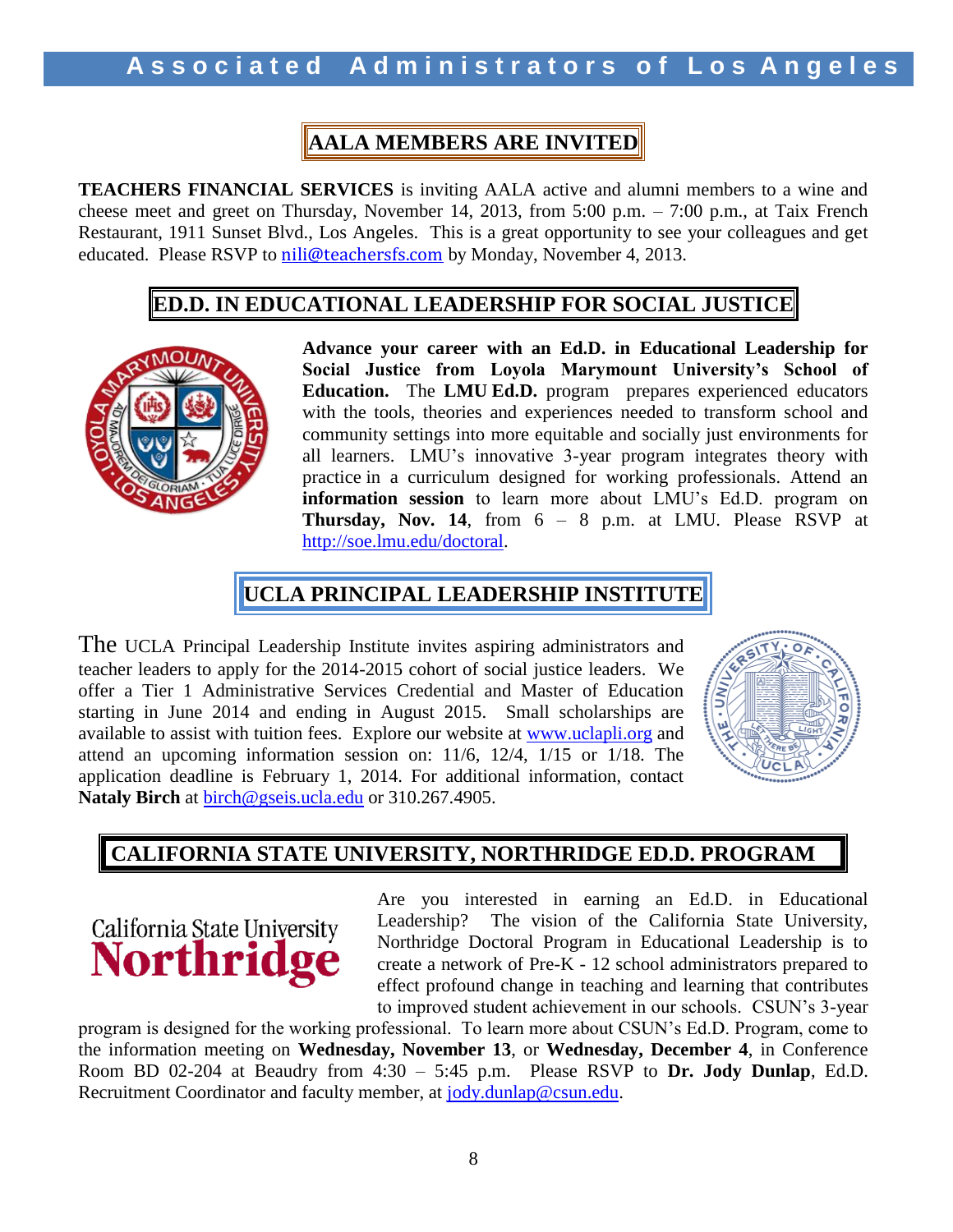# **ADMINISTRATIVE CREDENTIAL & MA DEGREE AT CSUN**

*The CSUN program provided me with a strong foundation and the skills to work as a successful administrator. I was able to immediately use what I learned from the ELPS program as an assistant principal and especially now as a principal. The program was also an excellent launching point for the Doctoral program I completed. Overall, the ELPS program was a great opportunity for my advancement in the field of Education.* **Dr. Steve Martinez**, LAUSD Principal

**Find someone with leadership potential to "tap on the shoulder"!** New LAUSD Cohorts will be starting in January 2014 in the California State University, Northridge (CSUN) Tier I Preliminary Administrative Credential and Master's Degree Program in Educational Administration. An information meeting will be held on Thursday, **November 14, 2013**, at 4:00 p.m. at ESC North, 6621 Balboa Blvd., Van Nuys, CA 91406, in Conference Room K. Please encourage your teachers to attend. For further information about the program, please call the Educational Leadership & Policy Studies office at 818.677.2591 or e-mail christine.hayashi@csun.edu or [jody.dunlap@csun.edu](mailto:jody.dunlap@csun.edu)

# **POSITIONS AVAILABLE**

*Note to Applicants: Please be advised that you are responsible for making sure all the District requirements have been met. Do not contact AALA for information regarding positions; for detailed requirements for positions and employment updates use the contact phone number provided in the announcement or visit [http://teachinla.com/admin\\_vacancies/](http://teachinla.com/admin_vacancies/) (certificated) and [http://www.lausdjobs.org](http://www.lausdjobs.org/) (classified). Employees who change basis during the school year may not earn a full year of service credit and annualized employees who change their basis during the year may sustain an annualized settlement.*

### **CERTIFICATED**

#### *DIRECTOR, STUDENT SAFETY INVESTIGATION*

**Human Resources Division, MST 45G, Temporary Adviser, A Basis.** For information and application procedures please contact **Vivian Ekchian**, Chief Human Resources Officer, at 213.241.6131. Application deadline is 5:00 p.m., Friday, November 15, 2013.

#### *INSTRUCTIONAL SPECIALIST*

**Santee Education Complex, Partnership L.A., MST 41G, Temporary Adviser, B Basis.** For information and application procedures please call 213.201.2000, ext. 248, or visit the website at [www.partnershipla.org/careers.](http://www.partnershipla.org/careers) Application deadline is Friday, November 15, 2013.

#### *INSTRUCTIONAL SPECIALIST*

**Bethune Middle School, ESC South, MST 40G, Temporary Adviser, B Basis.** For information and application procedures please contact **Veronica Aragon**, Instructional Director, at 310.354.3400 or [varagon@lausd.net.](mailto:varagon@lausd.net) Application deadline is Thursday, November 7, 2013.

### *INSTRUCTIONAL SPECIALIST*

**Foshay Learning Center, ESC West, MST 40G, Temporary Adviser, B Basis.** For information and application procedures please contact **Dr. Felipe Velez**, Instructional Director, at 310.914.2100 or [felipe.velez@lausd.net.](mailto:felipe.velez@lausd.net) Application deadline is Thursday, November 14, 2013.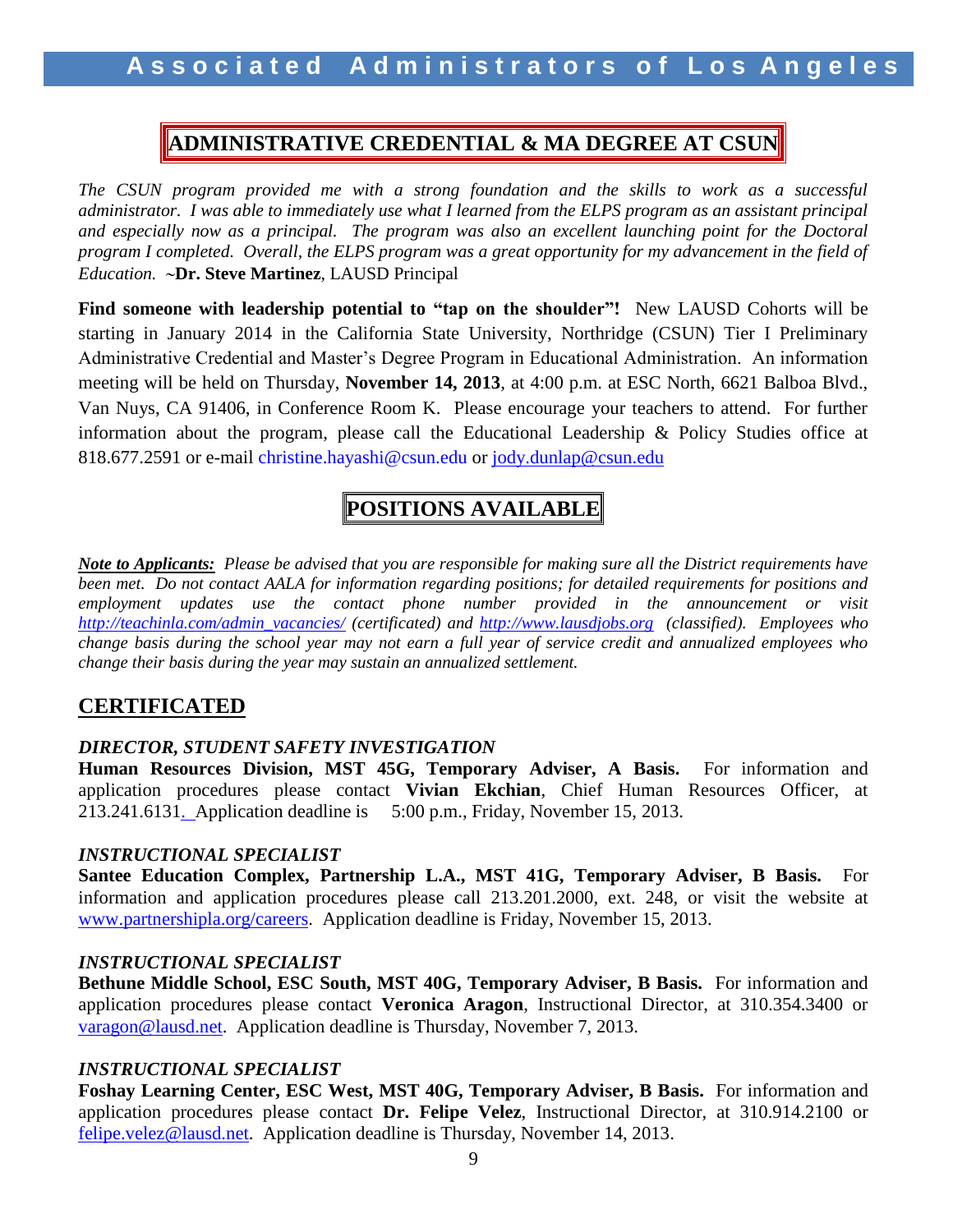## *CERTIFICATED (Cont.)*

#### *SPECIALIST, CHILDREN'S HEALTH INSURANCE ENROLLMENT & RETENTION*

**Student Health and Human Services Division, MST 38G, Temporary Adviser, E Basis.** For information and application procedures please contact **Dale Reinert**, Coordinator, at 213.241.0803 or [dale.reinert@lausd.net.](mailto:dale.reinert@lausd.net) Application deadline is 5:00 p.m., Wednesday, November 13, 2013.

#### *SPECIALIST, CHILDREN'S HEALTH INSURANCE OUTREACH & EDUCATION*

**Student Health and Human Services Division, MST 38G, Temporary Adviser, E Basis.** For information and application procedures please contact **Dale Reinert**, Coordinator, at 213.241.0803 or [dale.reinert@lausd.net.](mailto:dale.reinert@lausd.net) Application deadline is 5:00 p.m., Wednesday, November 13, 2013.

### *SPECIALIST, EARLY CHILDHOOD LINKAGE TO WELLNESS PROJECT*

**Student Health and Human Services Division, MST 38G, Temporary Adviser, E Basis.** For information and application procedures please contact **Dale Reinert**, Coordinator, at 213.241.0803 or [dale.reinert@lausd.net.](mailto:dale.reinert@lausd.net) Application deadline is 5:00 p.m., Wednesday, November 13, 2013.

## **CLASSIFIED**

### *DIRECTOR OF IT, SECURITY*

**Information Technology Division, \$104,100 - \$128,980, A Basis.** For information and application procedures please contact **Claudia Barragan** at [claudia.barragan@lausd.net.](mailto:claudia.barragan@lausd.net) Position is open until filled.

### *OPERATING SYSTEMS SPECIALIST*

**Information Technology Division, \$91,300 - \$101,700, A Basis.** For information and application procedures please click [HERE](https://btserec.lausd.net/sap(bD1lbiZjPTkxMCZkPW1pbg==)/bc/bsp/sap/zhrrcf_apply_ex/application.do?applicant=internal&BspClient=910&BspLanguage=EN&rfcContext=LAUSD). Application deadline is Thursday, November 14, 2013.

### *ELECTRICAL TECHNICAL SUPERVISOR*

**Maintenance & Operations Branch, Facilities Services Division, \$77,600 - \$96,300, A, B and C Basis positions.** For information and application procedures please click [HERE](https://btserec.lausd.net/sap(bD1lbiZjPTkxMCZkPW1pbg==)/bc/bsp/sap/zhrrcf_apply_ex/application.do?applicant=internal&BspClient=910&BspLanguage=EN&rfcContext=LAUSD). Application deadline is Wednesday, November 13, 2013.

| <b>CERTIFICATED POSITIONS</b> | <b>LOCATION</b>             | <b>CONTACT</b>              | <b>DEADLINE</b>  |
|-------------------------------|-----------------------------|-----------------------------|------------------|
| DEPUTY SUPERINTENDENT OF      | Office of the Deputy        | Please visit http://teachin | $5:00$ p.m.      |
| <b>INSTRUCTION</b>            | Superintendent of           | la.com/admin_vacancies/     | Monday           |
| \$250,000, A Basis            | Instruction                 |                             | November 4, 2013 |
|                               |                             |                             |                  |
| DIRECTOR, COMMON CORE         | Office of the Deputy        | Please visit http://teachin | <b>EXTENDED</b>  |
| <b>IMPLEMENTATION</b>         | Superintendent of           | la.com/admin_vacancies/     | $5:00$ p.m.      |
| MST 48G, A Basis              | <b>Instruction/ESC East</b> |                             | Tuesday          |
|                               |                             |                             | November 5, 2013 |
| SPECIALIST, BLENDED           | Office of                   | Please visit http://teachin | $5:00$ p.m.      |
| LEARNING (CENTRAL)            | Curriculum,                 | la.com/admin_vacancies/     | Tuesday          |
| MST 38G, E Basis              | Instruction and             |                             | November 5, 2013 |
|                               | <b>School Support</b>       |                             |                  |

# **PREVIOUSLY ANNOUNCED POSITIONS**